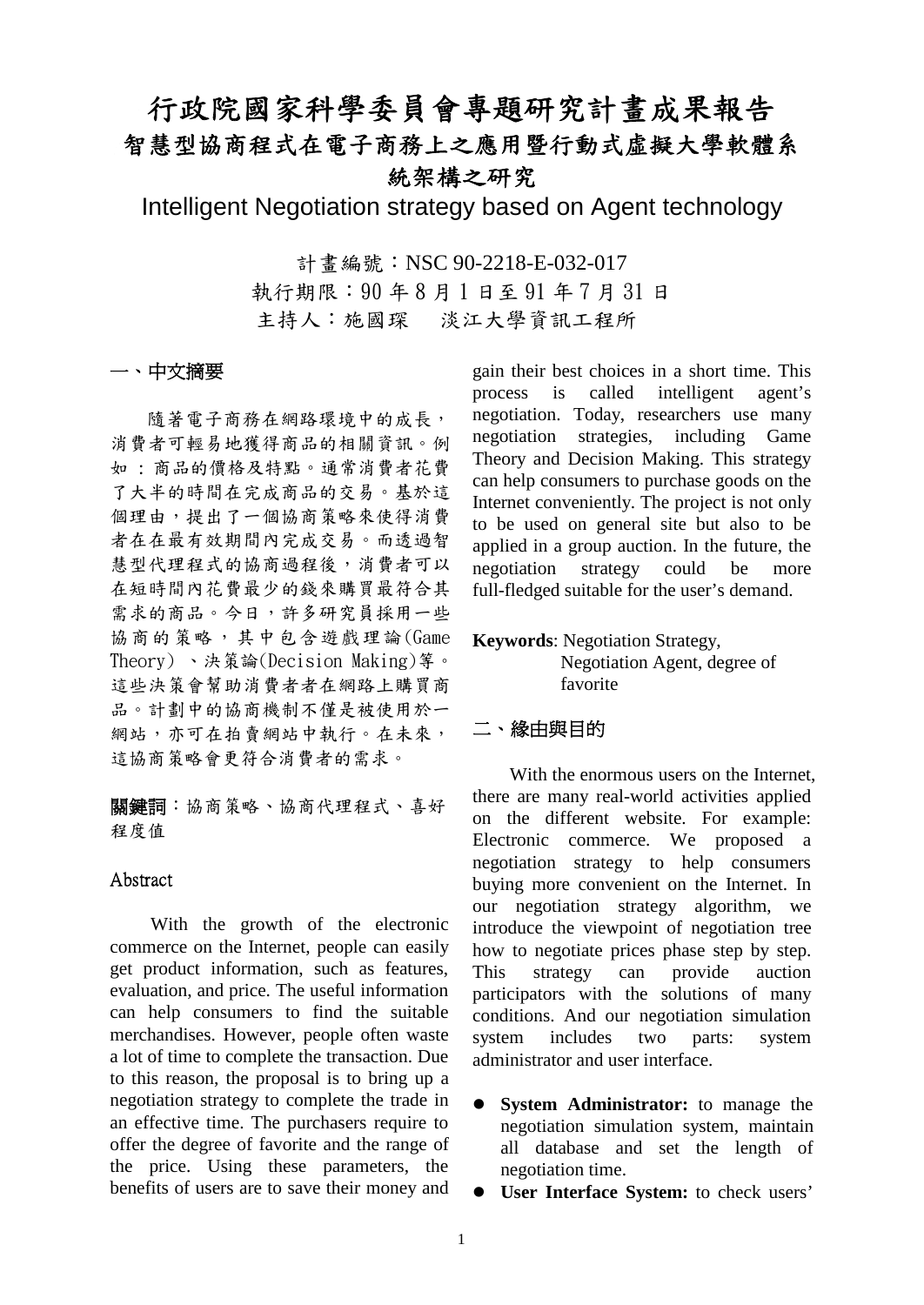status and let users set all related conditions of the product.

We will apply the flow of real-world auction. Associated with the feature of Internet, we established the flow of negotiation. That is the process of auction. There are many phases to negotiate price until that buyers and sellers reach an agreement. We must take all situations in our assumptions.

# 三、結果與討論

#### **The Negotiation Algorithm**

In this section, we proposed a negotiation strategy to help consumers to offer next price in the auction. The main point of negotiated price is that every participator showed insisting their positions on the auction. Besides, consumers' satisfaction, demand and expect are the other key factors to decide the negotiated price when the auction is in process. Therefore, we must understand consumers' expect to suggest them offering the suitable price. According to this reason, we bring up a negotiation strategy to solve this problem. We divide the strategy into several algorithms.

First, when the auction will start, every participator who wants to join the auction. They must fill out some forms to let their agents know what they want and need. So they set their initial price (IP), top price (TP), rise rate (RR) and the exponent to interested product (IE).

#### **Algorithm a:** *Inputs Conditions*

*1. Participators set up product conditions*: *IP*、 *TP* 、*IE and RR*

*2. Participators set up the exponent of interested product*

*3. Assume* α、β、γ*are the three different fixed adjustments of the rising price (* $\alpha < \beta < \gamma$ *)* 

Second, our strategy will build a negotiation tree based on consumers' conditions. And our strategy will be counted different weight in terms of distinct conditions. Figure 1 is the negotiation tree architecture the tree will display in a polyhedron. Figure 2 is the negotiation tree in the inner architecture.



Figure 1. Negotiation Tree Architecture

**Algorithm b:** *Establish the negotiation tree algorithm Function TREE set Root all values (including Name,IP,TP, Rise, IE) While build with different Rise* (α、β、γ) *First build one level nodes Set other agents'value*(*including name, previous price*)  *Then count next Price using other conditions Until all Rise are computed End Function*



 Third, after building the tree, the strategy will delete impossible node which the price is more than customers could pay the highest price. Then we will find the next range of the offering price range.

**Algorithm c:** *Calculate the range of the next price offer algorithm Function Price*(*other agent name, different Rise*) *Find Max\_price from Previous Price Self\_next\_Rise = Rise \* IE \* Service \* Percent \* Time Self\_Price=Max\_Price+(Max\_Price\* self\_Next\_Rise) While different Rise (*α、β、γ*or more )*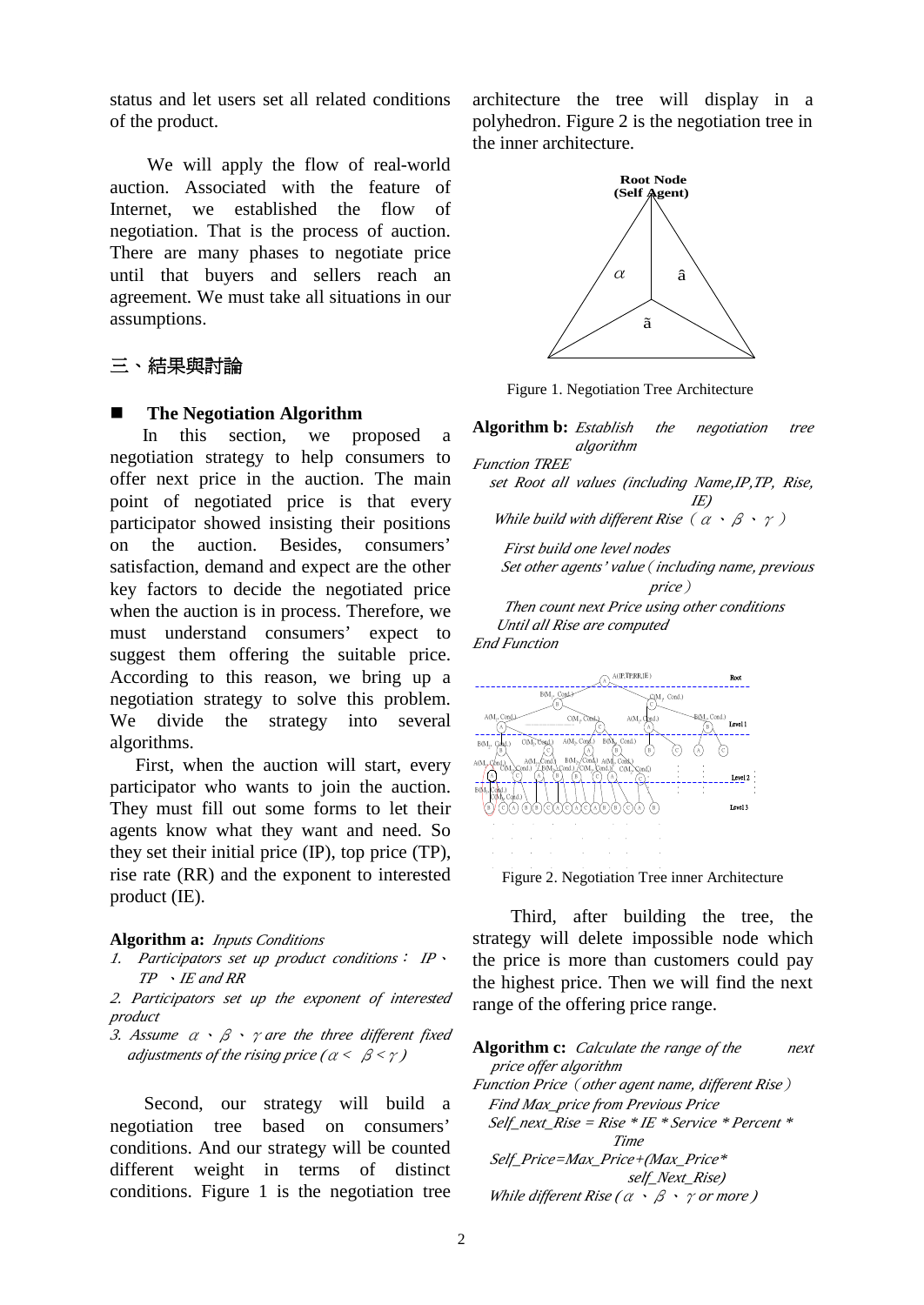```
 While different IE
     Guess_next_Rise=Rise*IE* Service * Percent * 
                      Time
     Guess_Price=Max_Price+
                  (Max_Price* Next_Rise)
     set different Node with different Rise and IE
     Until IE up to 10
   Until compute all Rise
   Delete Node where Guess_Price > TP or 
     Guess_Price < Self_next_Price
   Find Next_price Range
End Function
```
 Then the strategy choices one price for the consumer in the next phase. After accounting the price rise and compare the other one the strategy will select the closer rise to be the rise in the next phase.

**Algorithm d:** *Find the proper price for the Price negotiation algorithm Function Find\_Next\_Price(agent name, Rise Rate)*  $R_A = A_N - A_{N-I}$ *Compare*<sup>α</sup>*,*β*,*γ*and RA relationship If RA closed to* α *then Next\_Price Used Rise* α *Node If RA closed to* β *then Next\_Price Used Rise* β *Node If RA closed to* γ *then Next\_Price Used Rise* γ *Node End Function*

 At last, the below conditions are our algorithm terminated conditions.

**Algorithm e:** *The conditions of the terminated the Agent program*

*1. Negotiated time up*

- *2. No competitor wants to bring up the price*
- *3. Customers could not pay more than the highest price*

# n **The Architecture of Negotiation Simulation System**

About the negotiation simulation system, we implement the last section of negotiation strategy. Now we are related to the system architecture. When the consumers want to use this system, they must register to the system. Because this action is the basic security of the system and let the system administrator to know whom has been in the system. After consumers login into the system, they have been requested to fill out a form. The form contains many conditions of consumers demand. And then our strategy will include these conditions to be the factors of the offering price. When consumer submits the form, the negotiation will begin at the same time. Every agent goes to the same platform to negotiate their price with other agents. At any moment, they also could know the highest price offers of the other agent. When agents know the highest price, it could adjust the next price offer until the end of the negotiation time. The negotiation system architecture is shown in Figure 3.



Figure 3. Negotiation system Architecture

The administrator system is very important, because this system is used to control all negotiation processes. Users must be confirmed the administrator's status to avoid hackers destroying the system rule. And this system main function is the administrator permits users to set the auction start, ending time and the price offers every agent at the interval time. And users also could change administrator information including their passwords. The administrator system architecture is shown in Figure 4.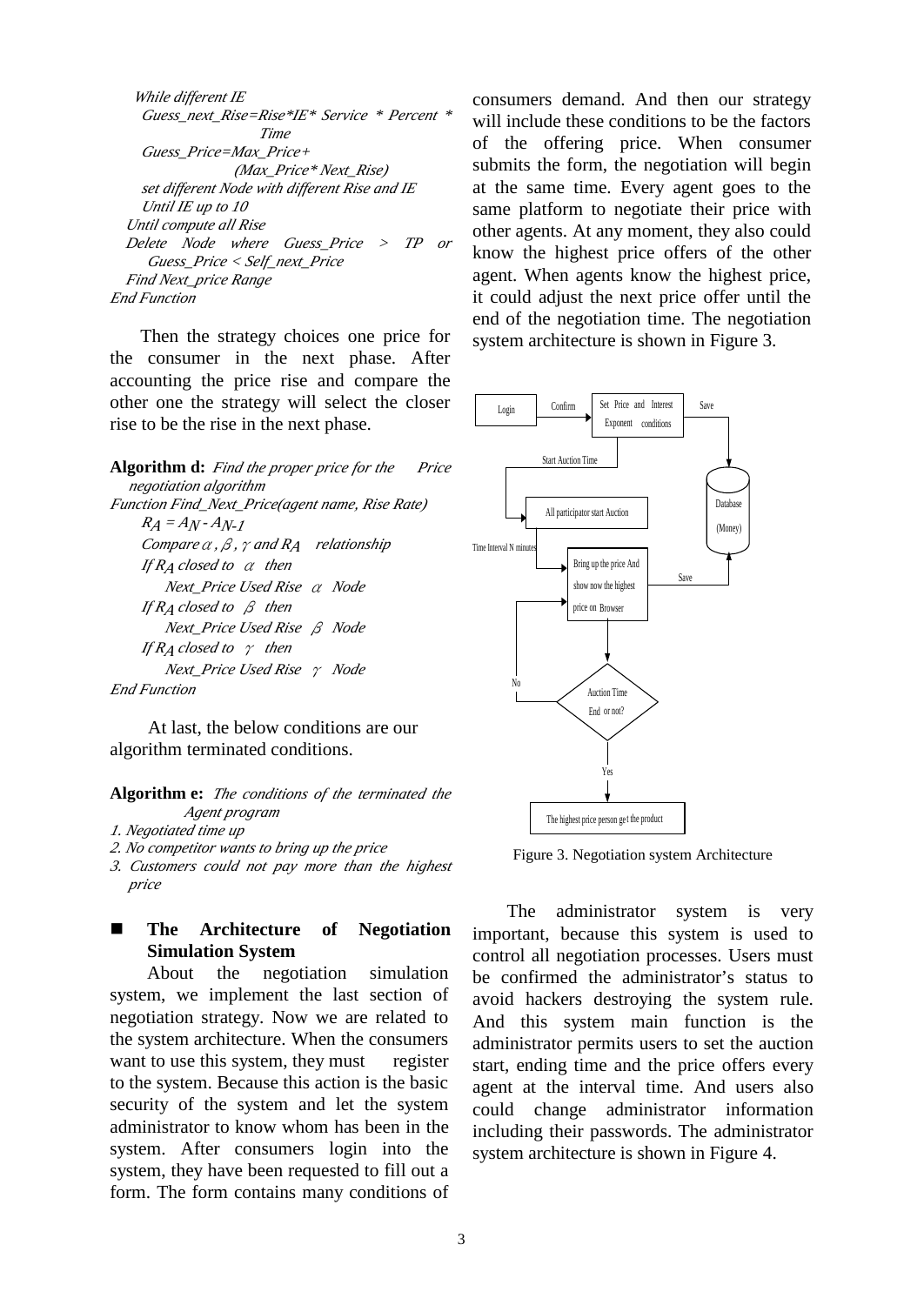

Figure 4. Administrator System Architecture

# 四、計畫成果自評

In this paper, we provide a negotiation strategy for the auction. This negotiation strategy can save more consumers where they buy merchandises time buying on the Internet. But our strategy doesn't include the vicious bid in our research. The contributions of this paper are summarized as the following:

- Reducing the overloading (time and money).
- A negotiation simulation system was executed according to the consumer holding constrains.
- The user interfaces are friendly for the setting conditions of each user in the negotiation time.

 The Negotiation Simulation System has already been implemented for our negotiation strategy. But our strategy maybe only supports negotiation among few people now. In the future, we hope it can be more popular for on-line users. For example, participators can be divided into different groups, and then different groups do the negotiation first. Hence, agents do not need to negotiate with all agents. Only one agent with groups represents his group to negotiate with other. To do this, consumers can save much time to negotiate with the similar buyers. To combine the Recommend system in electronic commerce, it can help purchasers understanding how much the rising price can get the product. In addition, agents can also collect the similar consumer experience to

enhance the negotiation efficiency. We hope the negotiation strategy will be a useful prototype for electronic commerce environment.

# 五、參考文獻

- [1]. Iizuka, H. Suzuki, K. Yamamoto, M. Ohuchi. "Learning of words in negotiation between autonomous agents" A. Systems, Man, and Cybernetics, 1999. IEEE SMC '99 Conference Proceedings. 1999 IEEE International Conference on Volume: 2, 1999, Page(s): 598 -603 vol.2
- [2]. Charles J. Petrie, "Agent-Based Engineering the Web and Intelligence." IEEE Expert, Vol. 11, No. 6, 1996, p24-29.
- [3]. Chanda Dharap and Martin Freeman, "Information agents for Automated Browsing.", In Proceedings of the 1996 ACM CIKM conference, Rockville, MD, U.S.A., 1996, p296-305.
- [4]. Weatherall, A. "Structured negotiation using GroupSystems electronic meetings" Systems Sciences, 1999. HICSS-32. Proceedings of the 32nd Annual Hawaii International Conference on , 1999.
- [5]. Winsborough, W.H., Seamons, K.E., Jones, V.E. "Automated trust negotiation" DARPA Information Survivability Conference and Exposition, 2000. DISCEX '00. Proceedings Volume: 1 , 1999 , Page(s): 88 -102 vol.1.
- [6]. Lee Fu-Ming, Chen Juei-Pin "Researches on Intelligent Auction and Bargaining Mechanisms on the Internet " 2000
- [7]. Limthanmaphon, B., Yanchun Zhang, Zhongwei Zhang. "An agent-based negotiation model supporting transactions in electronic commerce" Database and Expert Systems Applications, 2000. Proceedings. 11th International Workshop, Page(s):  $440 - 444$ .
- [8]. Frontiers of Electronic Commerce, Kalakota & Whinston, 1997
- [9]. P. Faratin, C. Sierra, N. R. Jennings and P. Buckle (1999) "Designing Responsive and Deliberative Automated Negotiators" Proc. AAAI Workshop on Negotiation: Settling Conflicts and Identifying Opportunities, Orlando, FL, 12-18.
- [10].A. Lomuscio, M. Wooldridge and N. R. Jennings (2000) "A Classification Scheme for Negotiation in Electronic Commerce" in A European Perspective on Agent-Mediated Electronic Commerce (eds. C. Sierra and F. Dignum), Springer Verlag.
- [11].N. R. Jennings, S. Parsons, P. Noriega and C. Sierra (1998) "On Argumentation-Based Negotiation" Proc. Int. Workshop on Multi-Agent Systems, Boston, USA.